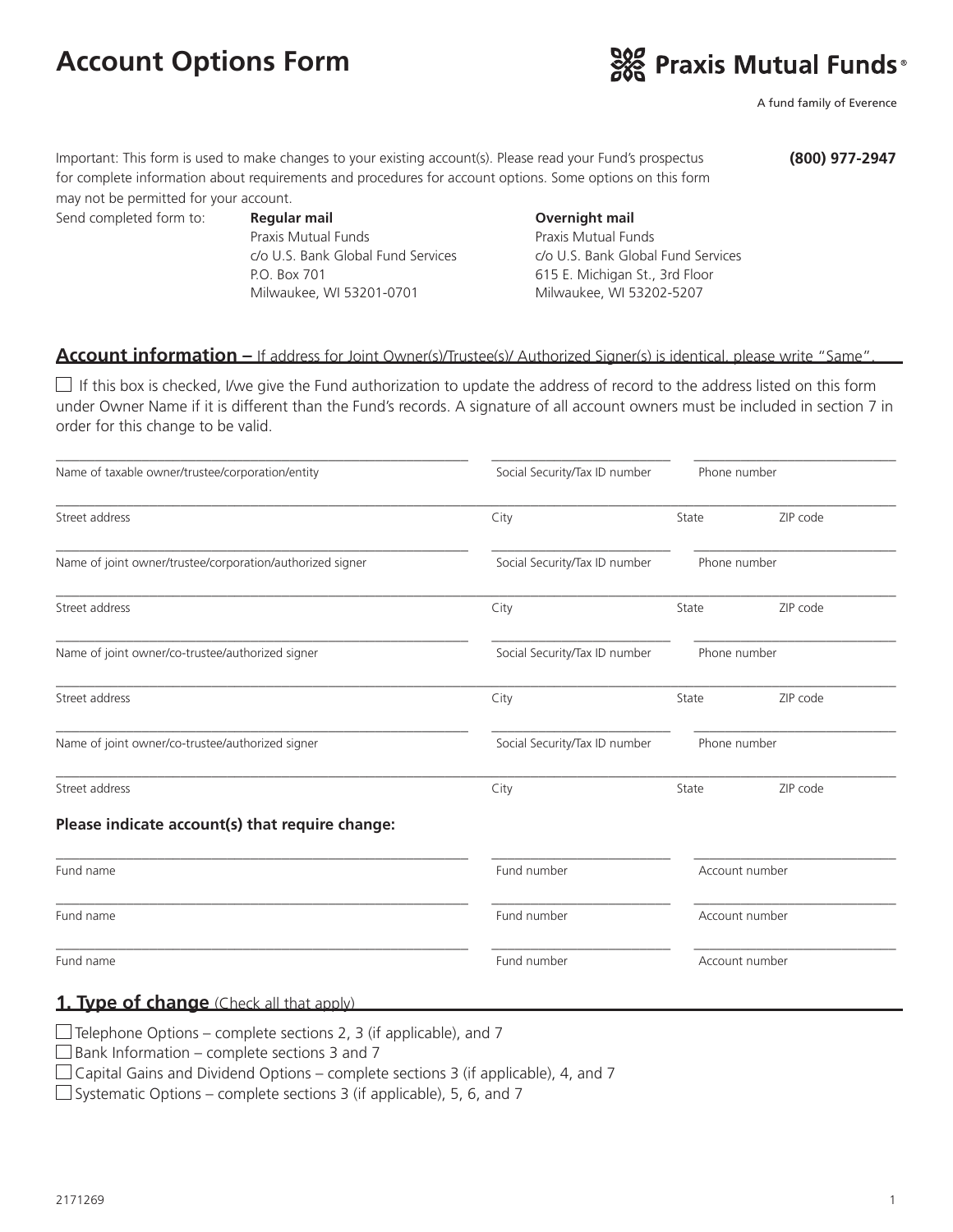### **2. Telephone options\***

Please complete section 3 for purchase or redemption via a bank checking or savings account if bank information has not already been established.

|  |  |  | $\Box$ Telephone Purchase via Automated Clearing House (ACH) |  |
|--|--|--|--------------------------------------------------------------|--|
|--|--|--|--------------------------------------------------------------|--|

 $\Box$  Telephone Exchange

Telephone Redemption By: □ Wire\*\* □ ACH □ Check to Address of Record

*\* A signature guarantee stamp may be required to establish options per the Fund's prospectus.*

*\*\* Refer to your Fund's prospectus for information relating to fees for proceeds sent via federal wire.*

#### **3. Bank information\*** (Check appropriate action)

 $\Box$  Add Bank Information (attach pre-printed, voided check, or pre-printed deposit slip)

 $\Box$  Change or Remove Existing Bank Information (attach pre-printed, voided check, or pre-printed deposit slip)

 $\Box$  My existing bank information is no longer valid as of  $\Box$ 

Note: Your bank information will be removed if no date is specified.

Please attach a pre-printed, voided check, or a pre-printed deposit slip below. Account Type:  $\Box$  Checking  $\Box$  Savings

(We are unable to draft or credit your account via ACH if it is a mutual fund or pass-through ("further credit to") account.)



Please be advised that a signature guarantee is required in order to add bank information belonging to someone other than the account owner(s). The bank account owner(s) must sign in section 8 and obtain a signature guarantee.

*\* Adding or changing bank information may require a signature guarantee per the Fund's prospectus.*

# **4. Capital gain and dividend options**

\*Cash distributions should be paid by (select one):  $\Box$  Check to Address of Record  $\Box$  ACH to Bank of Record

|             |                |          | <b>Capital Gains</b> |          | <b>Dividends</b> |  |
|-------------|----------------|----------|----------------------|----------|------------------|--|
|             |                | Reinvest | Cash*                | Reinvest | Cash*            |  |
| Fund number | Account number |          |                      |          |                  |  |
| Fund number | Account number |          | $\mathbf{I}$         |          |                  |  |
| Fund number | Account number |          |                      |          |                  |  |

*\*If you choose the option to have distributions sent via ACH to bank of record, please confirm whether you have valid bank information currently on record. If adding or changing bank information, please complete section 3.*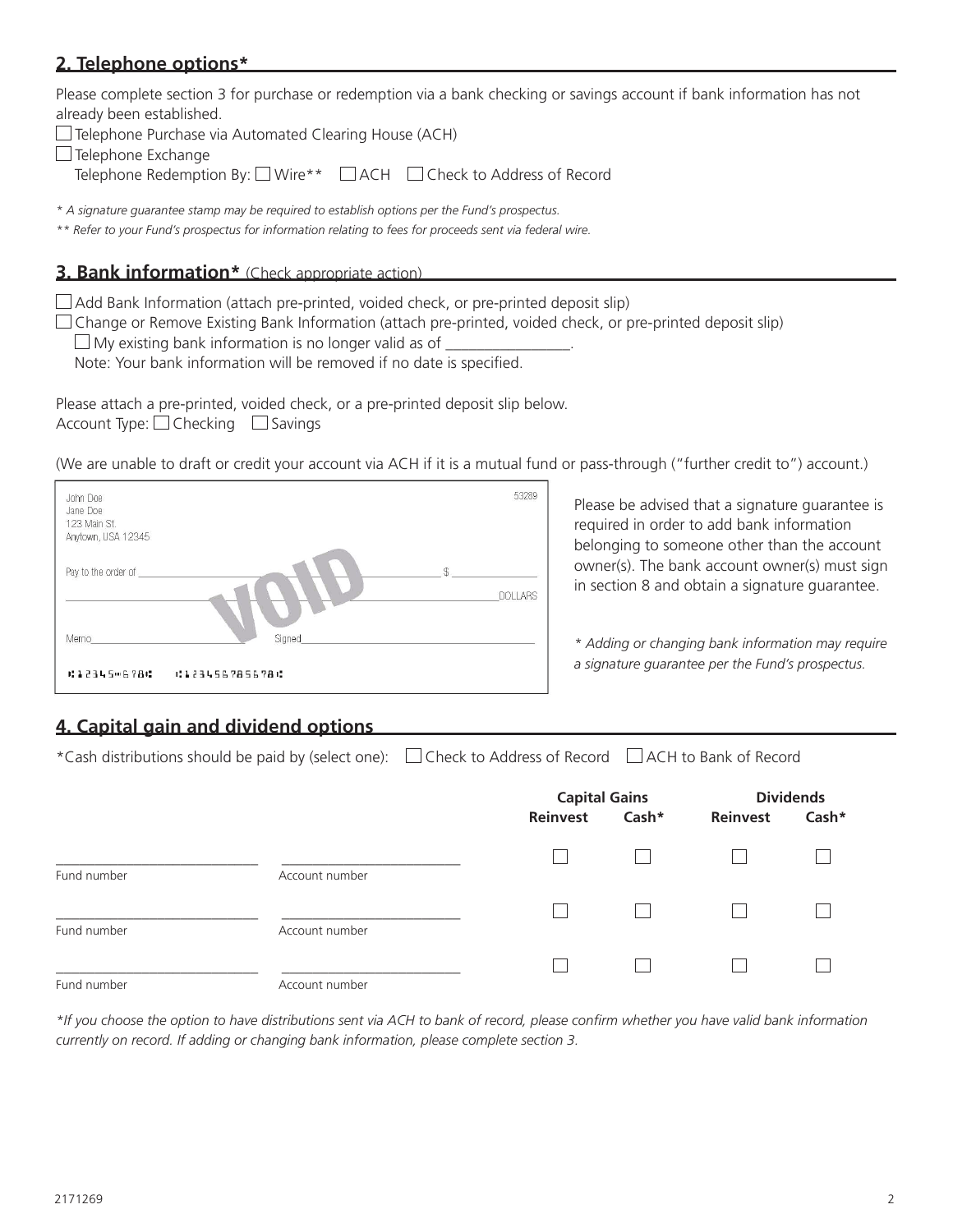# **5. Systematic options – Automatic investment plan (AIP)**

#### **A. Add new AIP\***

Please allow at least 7 business days after receipt of this form before your AIP will be effective.

*Please see your Fund's prospectus for requirements on automatic investment plans for details on balance requirements, purchase minimums*  and frequency. If the AIP cannot be made due to insufficient funds or stop payment, a \$25 fee will be assessed on your account. The AIP will *then be terminated after two such consecutive occurrences.*

| AIP start date (Month/year)                                                                                                                                                                                                                  | Day(s) of the month   | Dollar amount |  |
|----------------------------------------------------------------------------------------------------------------------------------------------------------------------------------------------------------------------------------------------|-----------------------|---------------|--|
| Note: The AIP will be purchased on the date requested or first business day after.                                                                                                                                                           |                       |               |  |
| Frequency (check one): $\Box$ Monthly $\Box$ Quarterly $\Box$ Semi-Annually $\Box$ Annually                                                                                                                                                  |                       |               |  |
| <b>B. Update existing AIP*</b><br>Note: This form must be received at least 5 days prior to the effective date of the next transaction in order to change or terminate your<br>transaction.                                                  |                       |               |  |
| If you are changing your bank information please indicate the last date you would like your current AIP to run:<br>□ Stop immediately □ Specific date __________________(Note: Your AIP will be stopped immediately if no date is specified) |                       |               |  |
|                                                                                                                                                                                                                                              |                       |               |  |
| AIP start date (Month/year)                                                                                                                                                                                                                  | $Day(s)$ of the month | Dollar amount |  |
| Note: The AIP will be purchased on the date requested or first business day after.                                                                                                                                                           |                       |               |  |
| Frequency (check one): $\Box$ Monthly $\Box$ Quarterly $\Box$ Semi-Annually $\Box$ Annually                                                                                                                                                  |                       |               |  |
| *Please complete section 3 if new bank information is being used for the Automatic Investment Plan                                                                                                                                           |                       |               |  |
| 6 Systematic ontions - Systematic withdrawl plan (SWD)*                                                                                                                                                                                      |                       |               |  |

#### **6. Systematic options – Systematic withdrawl plan (SWP)\***

|                                                   |                                                                                                                | Note: The SWP will be withdrawn on the date requested or the |
|---------------------------------------------------|----------------------------------------------------------------------------------------------------------------|--------------------------------------------------------------|
| Fund and account number                           | first business day after.                                                                                      |                                                              |
| SWP start date (Month/year)                       | Day(s) of the month                                                                                            | Dollar amount                                                |
| Frequency (check one): $\Box$ Monthly             | $\Box$ Quarterly $\Box$ Semi-Annually<br>Annually                                                              |                                                              |
| Send proceeds by (check one): $\Box$ Check $\Box$ | $\Box$ ACH to (check one):<br>$\Box$ New bank Info**<br>Existing bank Info                                     | Special payee**                                              |
| Make check payable to                             | Street address / City / State / ZIP                                                                            |                                                              |
|                                                   |                                                                                                                | Note: The SWP will be withdrawn on the date requested or the |
| Fund and account number                           | first business day after.                                                                                      |                                                              |
| SWP start date (Month/year)                       | Day(s) of the month                                                                                            | Dollar amount                                                |
| Frequency (check one):                            | $\Box$ Monthly<br>$\Box$ Quarterly $\Box$ Semi-Annually<br>$\Box$ Annually                                     |                                                              |
|                                                   | Send proceeds by (check one): $\Box$ Check $\Box$ ACH to (check one):<br>Existing bank Info<br>New bank Info** | Special payee**                                              |
| Make check payable to                             | Street address / City / State / ZIP                                                                            |                                                              |

*<sup>\*</sup>Please see the Fund's prospectus for requirements on systematic withdrawal plans for details on balance requirements, minimum withdrawal amounts and frequency.*

<sup>2171269</sup> 3 *\*\* Requesting proceeds to a checking or savings account may require a medallion signature guarantee stamp. If we do not have bank information on record, please complete section 3 of this form. Establishing a Special Payee may require a signature guarantee stamp.*